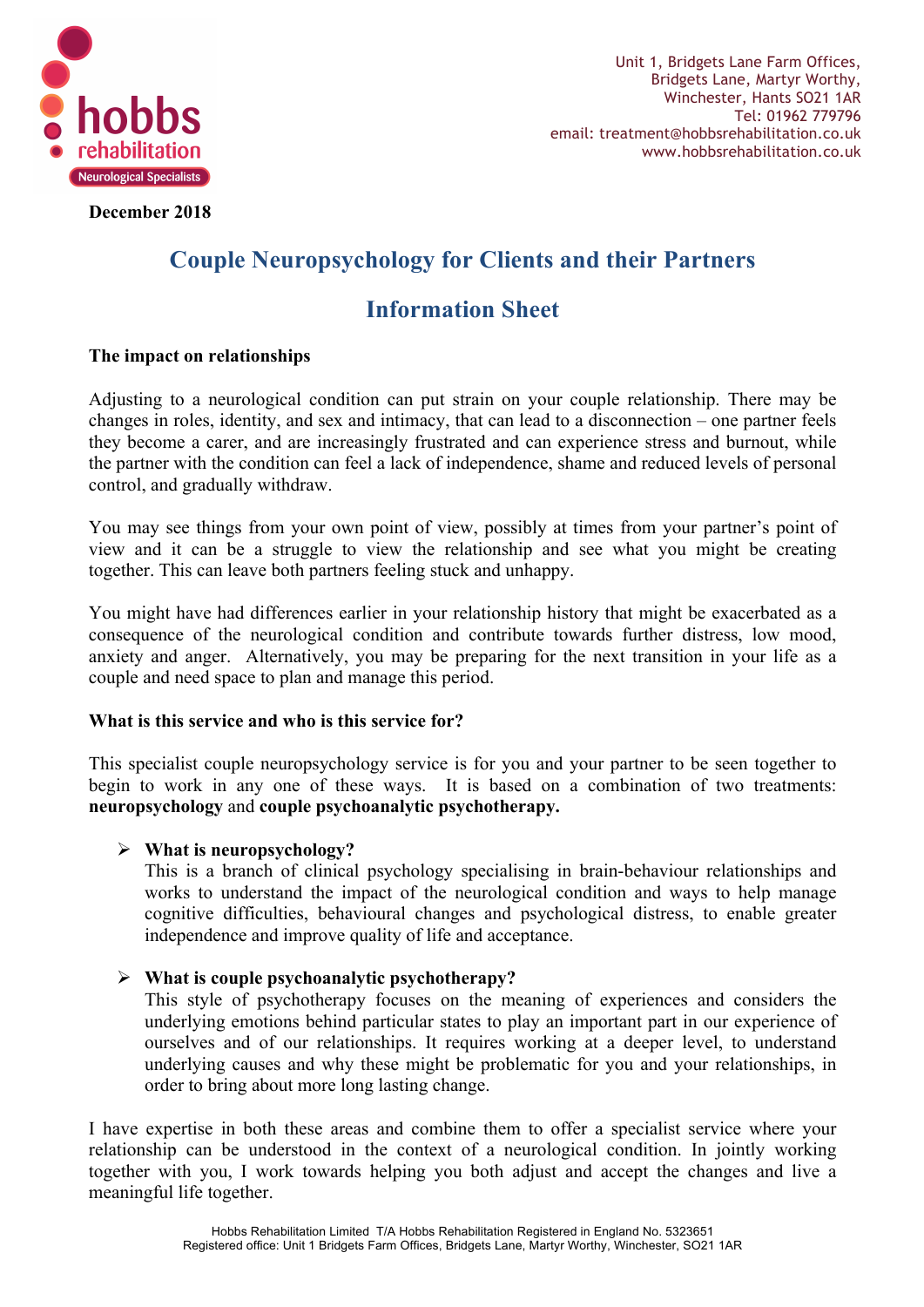## **How can this service help?**

The aims of this service are to:

- $\checkmark$  Provide support and containment in helping you to make optimal adjustment,
- $\checkmark$  Improve communication and connection between you,
- $\checkmark$  Maximise the potential for engagement and activity,
- $\checkmark$  Develop your shared sense of couple identity and resilience

This service involves carefully thinking about the changes, for both partners, understanding the impact of living with a neurological illness on intimacy, developing communication and establishing how you both would like your relationship to be. For instance, helping you to strengthen your relationship's capacity to get through difficult times.

## **What will be involved in these sessions?**

Understanding the impact of a condition for both partners is important and I draw on my specialist neuropsychology expertise to help you make sense of the cognitive, emotional and behavioural/personality changes. In creating space for you both, I specifically enable couples to develop understanding, communication and closeness.

Strengthening your *relationship resilience*, by improving your capacity to use your *relationship as a resource* during critical difficult times, is central to my work.

I also consider areas of potential for you both: how this period can be seen as an opportunity for change that you can creatively work out together. This requires carrying out tasks, from communication exercises to care-behaviour techniques, and therefore, homework is to be expected.

The initial assessment and subsequent sessions last for 1 hour.

#### **How many sessions will I need?**

We can use the first few weeks to decide whether a shorter or longer time span will be most helpful. If we decide to work longer-term then the contract will be open-ended and we will think about, and decide on an ending, as the work progresses. It is important to make a planned rather than a sudden ending.

#### **Where will the assessment and treatment take place?**

I am able to meet you for a psychological assessment and treatment at our Hobbs Centre in Winchester or, by special arrangement, in your own home.

#### **Confidentiality**

I am registered by and accountable to the following bodies: British Psychological Society (BPS) and Health and Care Professions Council (HCPC) and abide by a Code of Practice and Ethics required by these organisations.

Information obtained during your assessment and treatment is confidential. I keep very brief records about your appointments to help me work with you. Anyone who receives information from me, such as a supervisor, is also under a legal duty to keep it confidential.